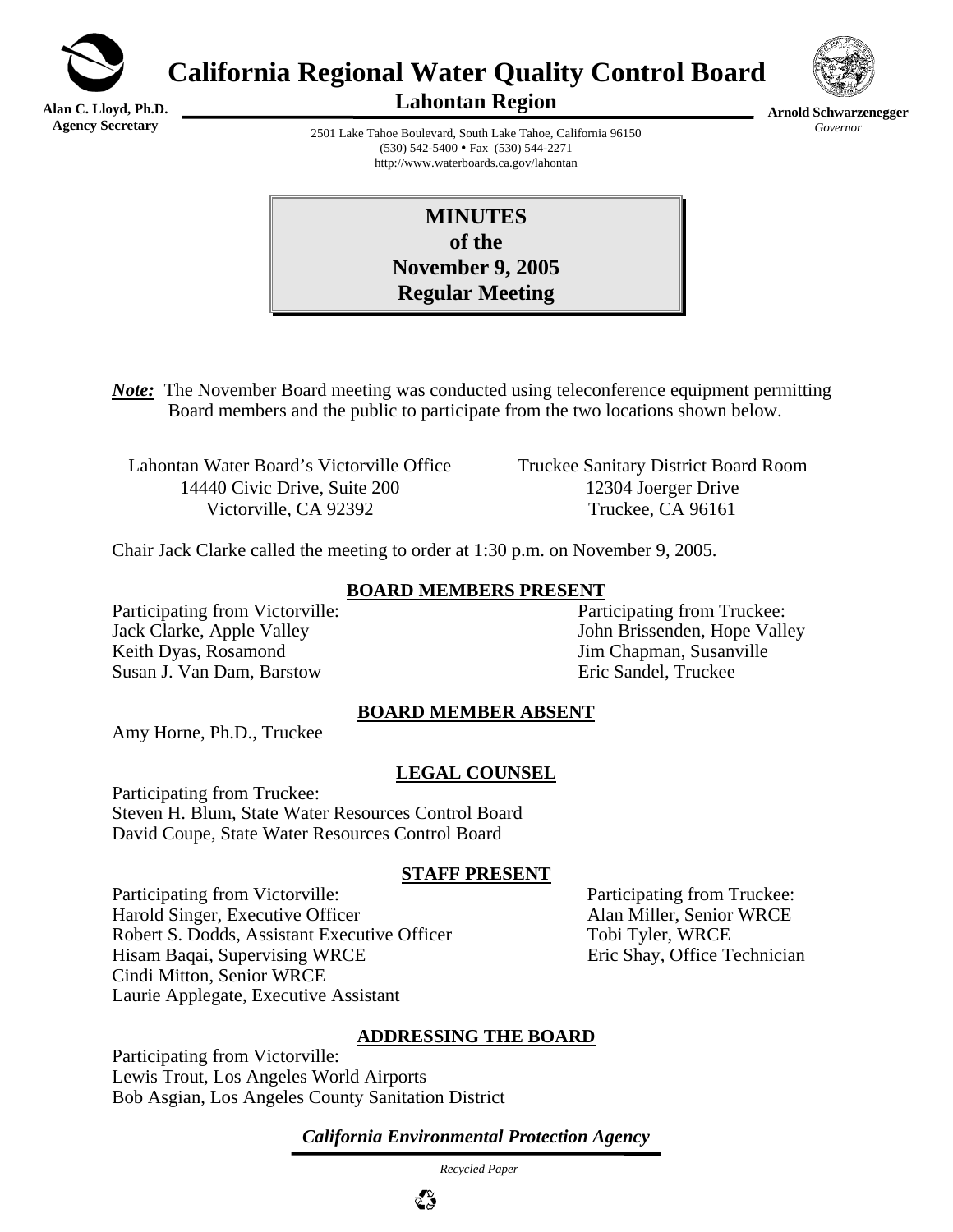# **1. PUBLIC FORUM**

No one addressed the Board during the Public Forum.

## **OTHER BUSINESS**

## **2. Minutes of the Regular Meeting of October 11-12, 2005 in Tahoe City, California**

• **Motion:** Moved by Mr. Dyas and seconded by Mr. Chapman to adopt the October 11-12, 2005 minutes as proposed. Mr. Clarke asked for a roll call vote. Voting yes: Mr. Chapman, Mr. Sandel, Mr. Dyas, Ms. Van Dam and Mr. Clarke. **Motion unanimously carried.** Note: Mr. Brissenden abstained.

## **3. ADOPTION OF UNCONTESTED CALENDAR**

Items 4 and 5 were considered on the uncontested calendar.

• **Motion:** Moved by Mr. Sandel and seconded by Mr. Brissenden to adopt Items 4 and 5 on the uncontested calendar. Mr. Clarke asked for a roll call vote. Voting yes: Mr. Brissenden, Mr. Chapman, Mr. Sandel, Mr. Dyas, Ms. Van Dam and Mr. Clarke. **Motion unanimously carried.**

## **NPDES PERMIT AMENDMENT**

**4. Los Angeles Department of Water and Power, Lower Owens River Project,** Inyo County

(See Item 3 for Board action.)

## **RESCISSION OF WASTE DISCHARGE REQUIREMENTS**

**5. National Pollutant Discharge Elimination System Permit (Board Order No. 6-02-38) for Shoshone Development, Inc. and Shoshone Water Company; Water Treatment Facility,**  Inyo County

(See Item 3 for Board action.)

## **OTHER BUSINESS**

**6. Resolution Authorizing the Regional Board Executive Officer to Sign the Record of Decision/Remedial Action Plan for Site 6 at the China Lake Naval Air Weapons Station, United States Navy China Lake,** San Bernardino County

This item was removed from the agenda at the request of the Navy. Mr. Singer noted the item would be placed on a future agenda for Board consideration.

*California Environmental Protection Agency*

 *Recycled Paper*

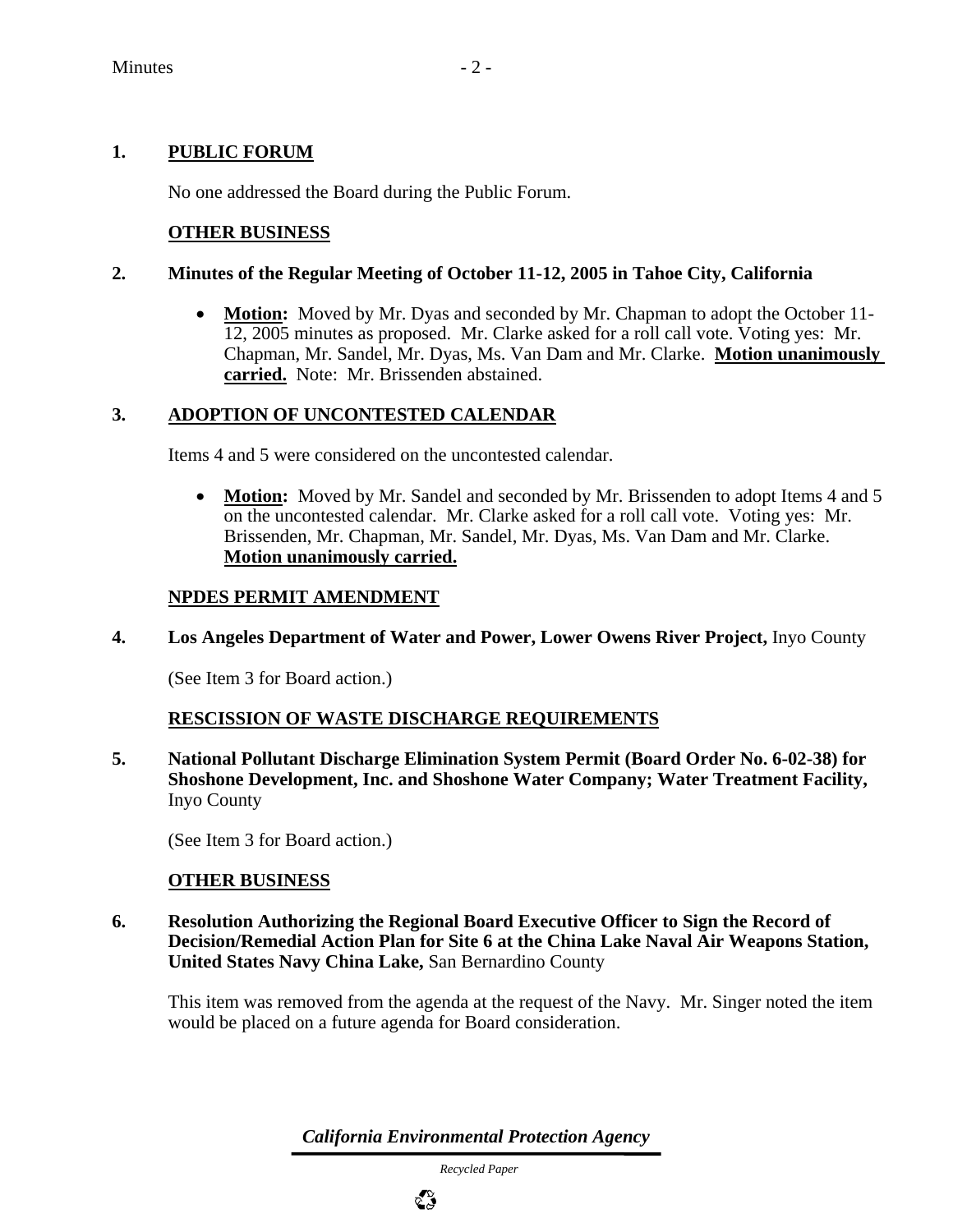# **7. Executive Officer's Report**

- Mr. Singer discussed Items 4, 5, 6, 8, 10, 11 and 12 of the written report.
- Mr. Singer drew the Board's attention to a letter and attachments from Lewis W. Trout, Los Angeles World Airports (LAWA), to Mr. Singer dated November 7, 2005 providing information pertaining to Item 7 of the November 2005 Executive Officer's Report. Mr. Singer noted that LAWA and Los Angeles County Sanitation District (District) disagree on when District staff should have been aware that LAWA land east of Little Rock Wash was not available for effluent disposal. Mr. Singer advised that this issue might come before the Board in the future and recommended the Board postpone discussion of the matter until the appropriate time when the facts can be thoroughly investigated.

Bob Asgian, Los Angeles County Sanitation District, addressed the comments submitted by Lewis Trout, in the November 7, 2005 letter.

Lewis Trout, Los Angeles World Airports, discussed issues raised in his November 7, 2005 letter to Mr. Singer.

Steven Blum, counsel to the Board, suggested that discussion be postponed to a future hearing when all parties could give testimony to be considered by the Board.

- Mr. Singer discussed an issue raised at a previous Board meeting regarding the possibility of additional off-road vehicle access to Bagley Valley in Alpine County. Mr. Singer noted U. S. Forest Service staff informed Regional Board staff that they do not intend to allow additional access to Bagley Valley at this time. Regional Board staff will continue to follow this issue.
- Mr. Singer noted the quarterly violations report was not included in the Executive Officer's Report. Regional Board staff does not have the ability to print reports utilizing the State Water Board's new data management system at the present time. Staff will provide the Board with information dating back to July 2005 when the system is capable of generating reports.
- Mr. Singer discussed the 2006 Board Meeting Schedule. The January meeting was cancelled. The February meeting will be held in the north, the March meeting will be held in the south and the remaining 2006 meeting locations will alternate between north and south. The Siller Ranch item is tentatively scheduled for the Board's April 2006 Board meeting.
- Mr. Singer noted at the October Board meeting, Dr. Eugene Nebeker raised concerns regarding inaccuracies in the staff summary sheet for an agenda item. Mr. Singer is working with Dr. Nebeker to clarify the record related to that item.

*California Environmental Protection Agency*